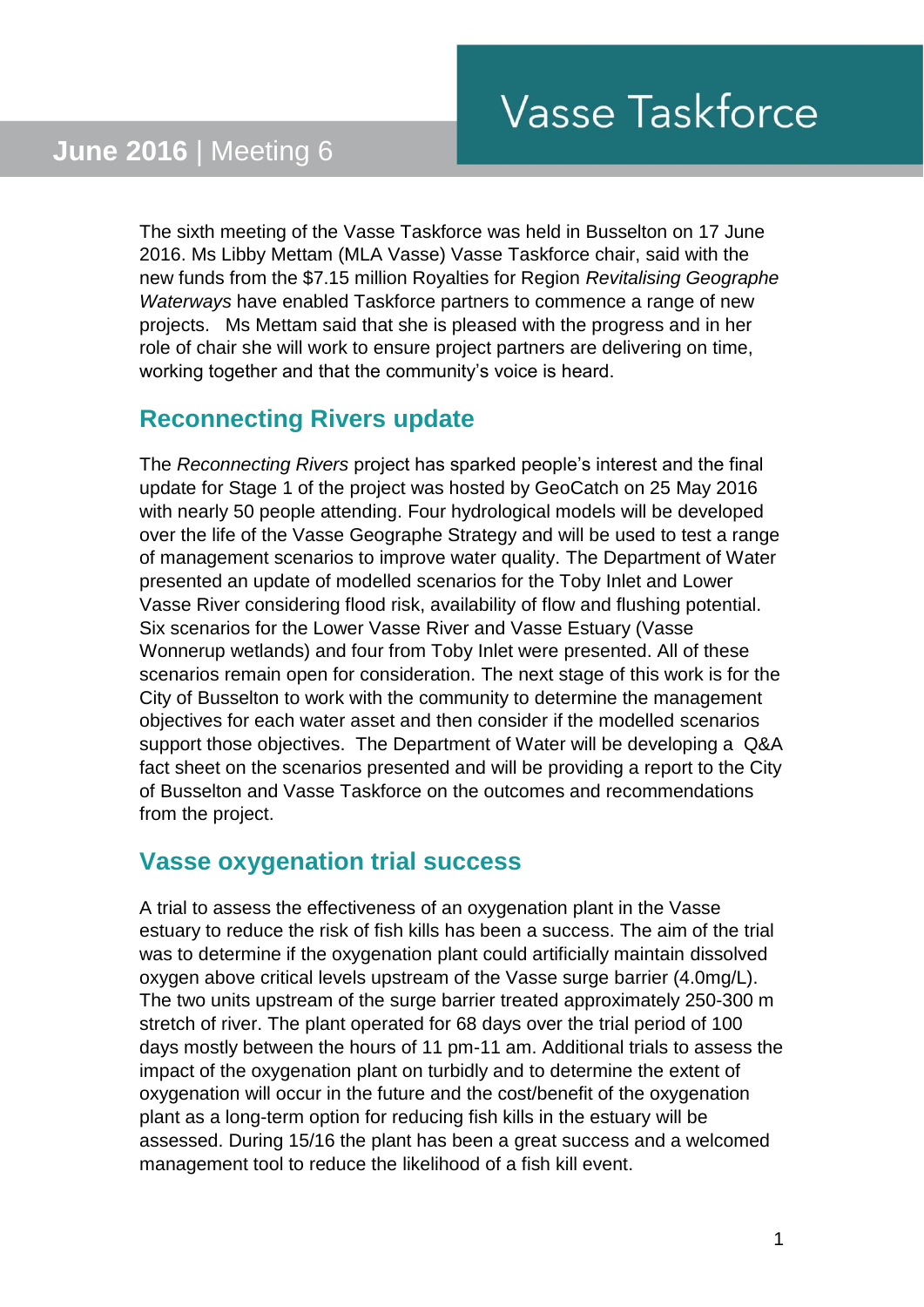## **Winter monitoring**

Early rains in April and May saw some initial flows in the rivers and drains allowing the winter monitoring program to commence. Busselton experienced high rainfall between 15-18 July resulting in high river flows in the Vasse, Abba, Sabina and Ludlow rivers.

Fortnightly monitoring will be undertaken at 21 sites across the catchment and on the Vasse Wonnerup wetlands. Information will be used in the development of an estuary model for the Vasse Wonnerup wetlands and for report cards for the Geographe Catchment over the life of the Vasse Geographe Strategy. A Science and Monitoring plan for the Geographe Catchment is being developed by the Department of Water with support from the Vasse Wonnerup wetlands Science Advisory Group. The plan will be presented to the Vasse Taskforce in September.

## **Regional Estuaries Initiative update**

The *Regional Estuaries Initiative* was announced by the Hon Mia Davies Minister for Water in April 2016 and is a four year \$20 million Royalties for Regions funded state government program to improve the health of our regional estuaries. This is the biggest single investment the State Government has ever made in managing Western Australia's regional estuaries. This is in addition to the \$15 million (including \$7.15 million Royalties for Regions funding) going towards the Vasse Geographe Strategy and work of the Vasse Taskforce. The Initiative will fund new science and modelling, regional capacity, employment, training and a range of on-ground works, spanning soil and water testing, farm effluent management upgrades, fencing and revegetation and drainage siteworks. There are five strategies to the Regional Estuaries Initiative: Regional capacity and partnerships; Sustainable agriculture; Water in the landscape; Innovative remediation; Science for management. More information [www.water.wa.gov.au](http://www.water.wa.gov.au/)

# **DairyCare partnership**

DairyCare is a \$2.5 million project that brings together projects from the Regional Estuaries Initiative and Revitalising Geographe Waterways aimed at tackling fertiliser use and effluent management in the catchment. It is whole of industry partnership between Western Dairy, State agencies, Natural Resource Management groups (including GeoCatch) and dairy farmers that will tackle the flow of nutrients from dairy farms to rivers and estuaries. It is estimated that at least 30 priority dairy effluent systems will be upgraded and soil testing and nutrient plans undertaken on at least 80 farms, with the result being a substantial reduction of nutrients entering waterways. An industry